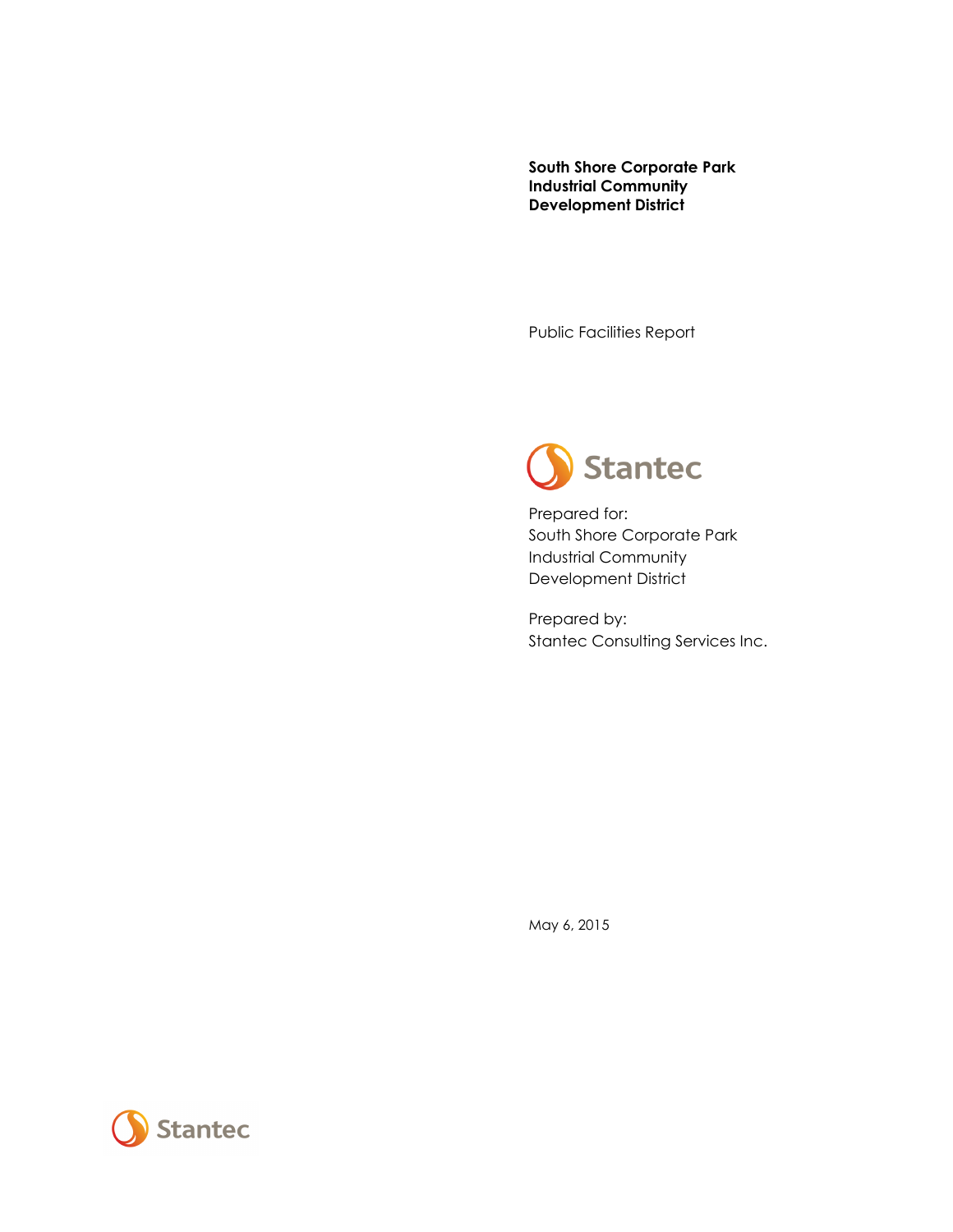### **Table of Contents**

|     | <b>LIST OF APPENDICES</b> |  |
|-----|---------------------------|--|
|     |                           |  |
| 4.0 |                           |  |
| 3.0 |                           |  |
| 2.0 |                           |  |
|     |                           |  |

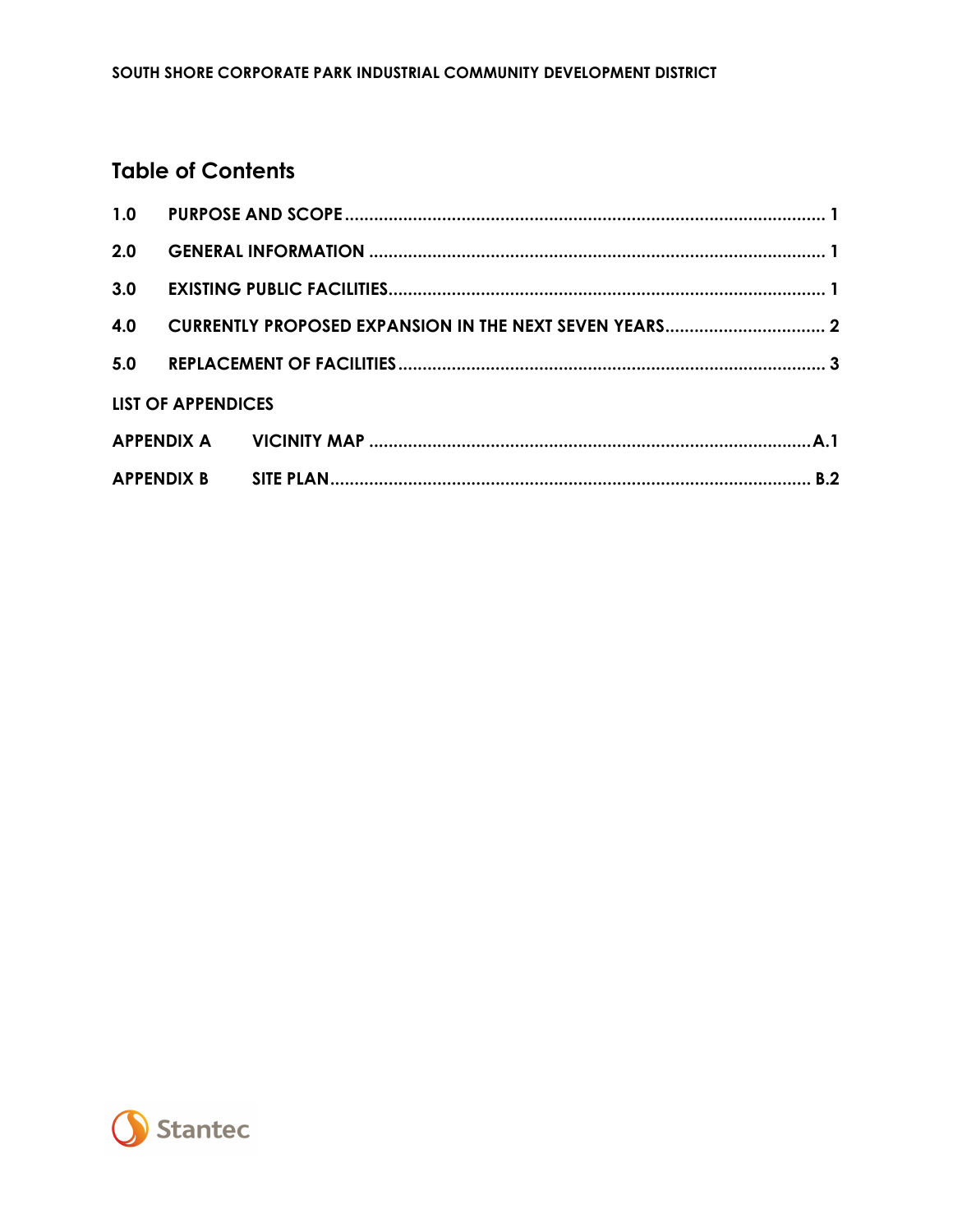Purpose and Scope May 6, 2015

# <span id="page-2-0"></span>**1.0 PURPOSE AND SCOPE**

This report has been prepared at the request of the South Shore Corporate Park Industrial Community Development District (the "District") to comply with the requirements of 189.08, Florida Statutes, regarding the Special District Public Facilities Report. This report provides a general description of the public facilities that are currently owned and maintained by the District, as well as, the District's future development plans and service needs.

The District is partially developed, as described in this report. Future development plans are conceptual and are subject to change based on future real estate market conditions.

## <span id="page-2-1"></span>**2.0 GENERAL INFORMATION**

The District was established by an ordinance adopted by the Hillsborough County Board of County Commissioners on March 11, 2008 (CDD07-1339) for the purpose of constructing and/or acquiring, maintaining, and operating all or a portion of the public improvements and community facilities within the District.

The District encompasses approximately 456 acres of land in southern Hillsborough County, Florida within Sections 3 and 10, Township 32 South, Range 19 East, south of 19th Avenue N.E., west of I-75.

A vicinity map of the District is contained in Appendix A.

### <span id="page-2-2"></span>**3.0 EXISTING PUBLIC FACILITIES**

Phases 1A and 1B have been constructed and platted and cover a portion of the District's property.

A Site Plan of Phases 1A and 1B is included in Appendix B.

The completed public facilities include:

#### **Drainage**

The District currently owns the community stormwater management facilities which provide stormwater treatment and storage for the South Shore Corporate Park development, as permitted by Hillsborough County and the Southwest Florida Water Management District. The District will be responsible for maintaining the stormwater management facilities.

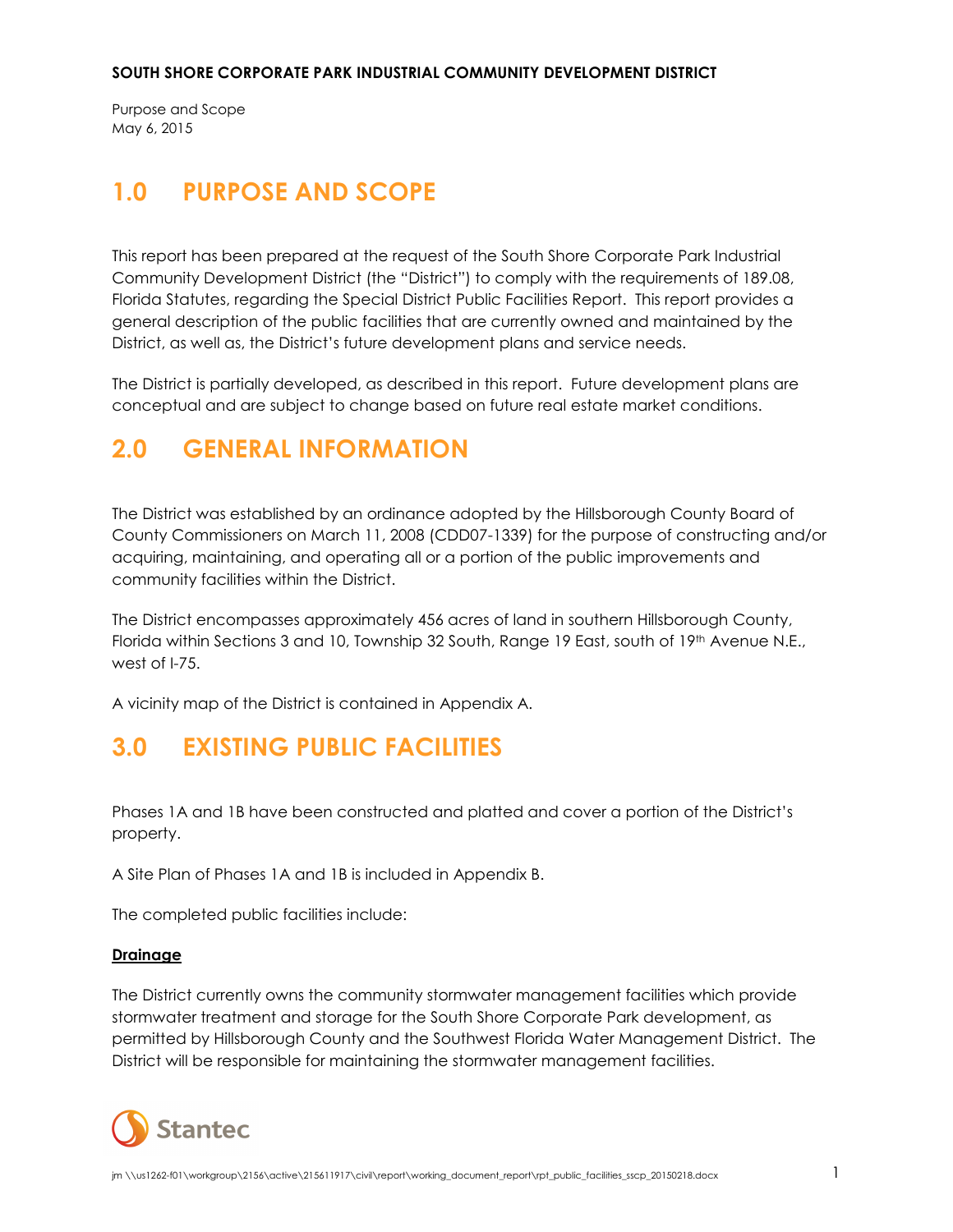Currently Proposed Expansion in the Next Seven Years May 6, 2015

#### **Landscaping and Irrigation**

Key points along the community perimeter, as well as internal to the project, have been and will be irrigated and landscaped/hardscaped. These areas are, and will be, maintained by the District.

#### **Street Lights**

The District has an agreement with Tampa Electric Company to provide street lights and their electrical service throughout the developed portion of the District.

#### **Roadways**

The District has designed and constructed several roadways within the Project. These roadways were subsequently dedicated to Hillsborough County. Hillsborough County is responsible for maintenance of these roadways.

#### **Sanitary Sewer**

The District had designed and constructed the sanitary sewer facilities within the Project. These facilities are, and will be, owned and maintained by Hillsborough County.

#### **Potable Water**

The District also designed and constructed the potable water facilities within the Project. These facilities are, and will be, owned and maintained by Hillsborough County.

# <span id="page-3-0"></span>**4.0 CURRENTLY PROPOSED EXPANSION IN THE NEXT SEVEN YEARS**

The land within the District is owned by several land owners, and the District build-out is currently planned in multiple phases over many years. The future public facilities within the District include District roads, water management and control, water supply, sewer and wastewater management, landscaping/hardscaping/irrigation and undergrounding of electrical service. The master public facilities within the major Hillsborough County collector road rights of way, i.e. 30th Street, have been and will be designed to service the ultimate build out of the District. Funding of the design, permitting, and construction of the future public facilities will be provided by the District, land owners, and/or developers or any combination thereof.

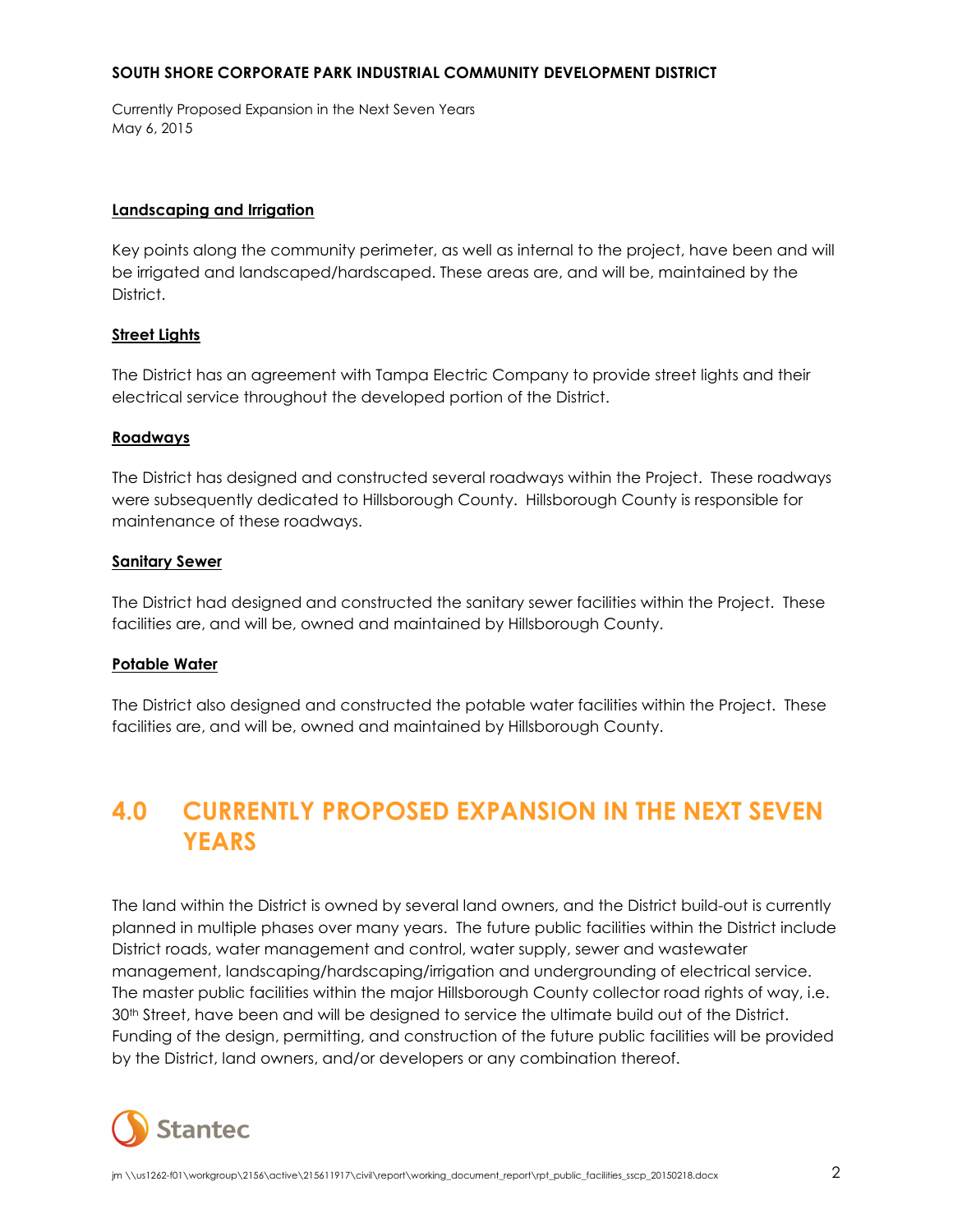Replacement of Facilities May 6, 2015

## <span id="page-4-0"></span>**5.0 REPLACEMENT OF FACILITIES**

The District does not currently anticipate replacing any facilities within the next ten (10) years.

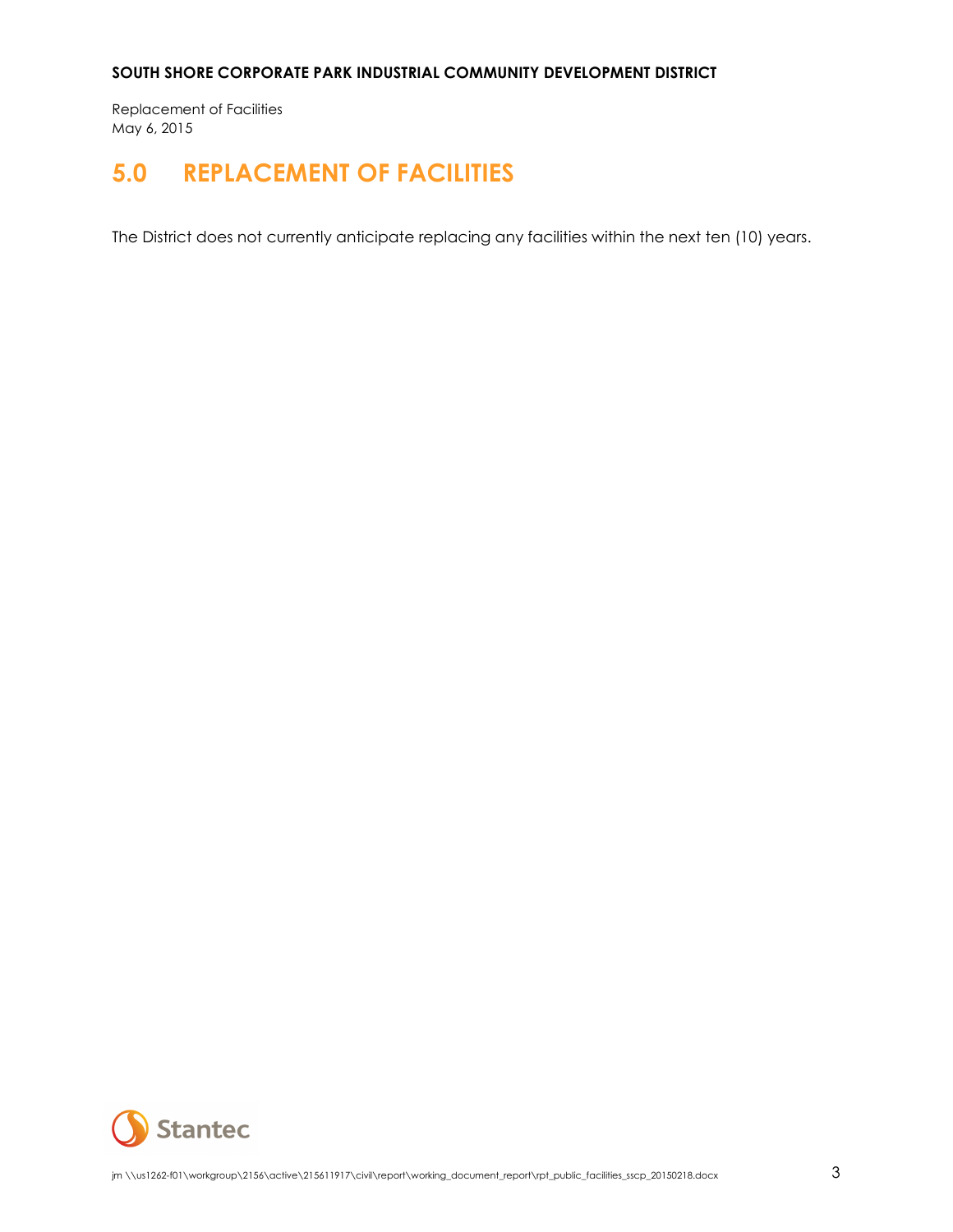Appendix A Vicinity Map May 6, 2015

# <span id="page-5-0"></span>**Appendix A VICINITY MAP**